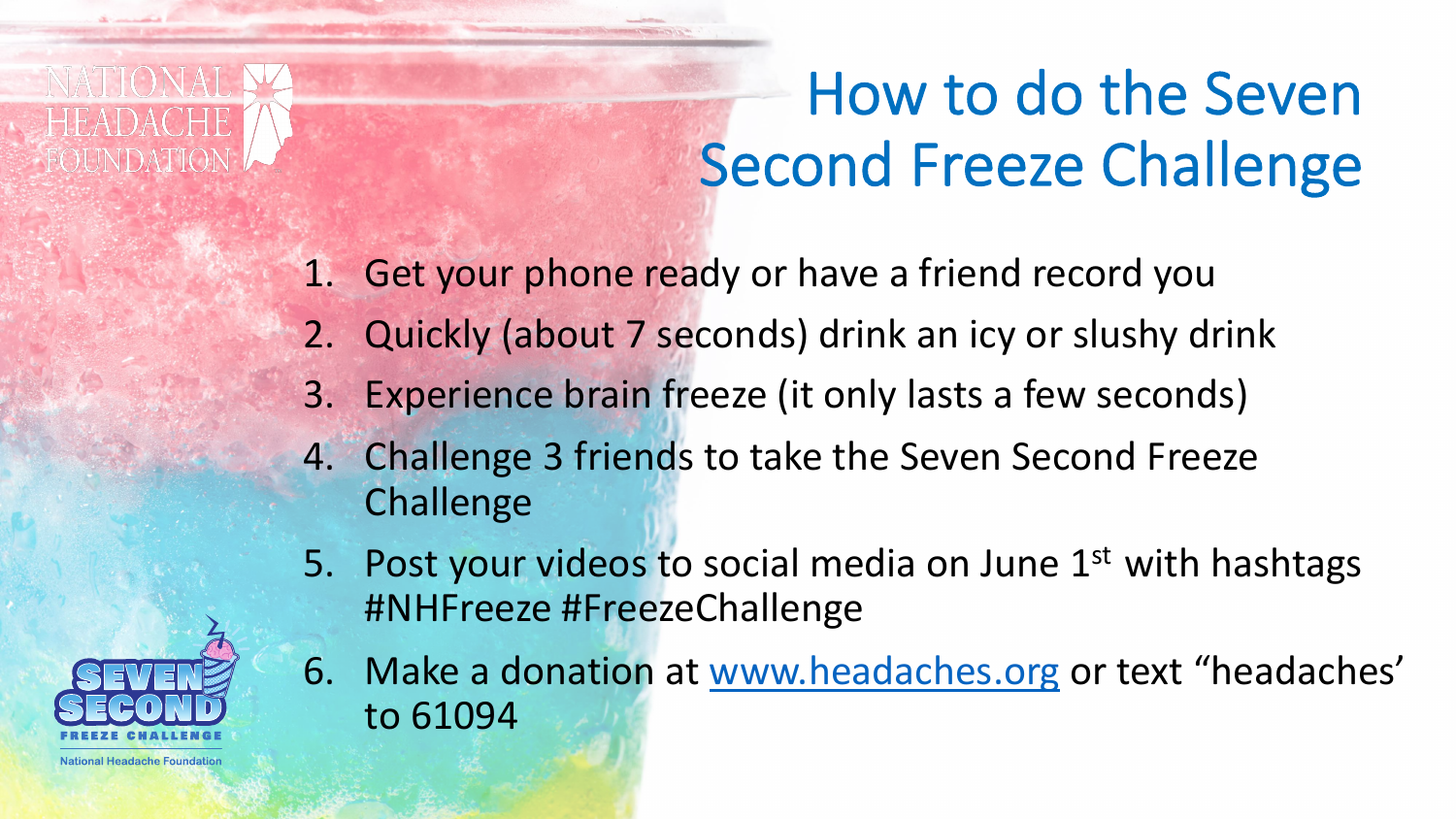

Sample Script Drink and Donate

Hi all, I am about to do the National Headache Foundation's Seven Second Freeze Challenge for Migraine and Headache Awareness Month.

I've got my frozen drink – Let's GO!!

(Drink) WOW!

To help support research and education, I am going to to DONATE \$20 at headaches.org.

I challenge \_\_\_\_\_\_, \_\_\_\_\_\_\_, and \_\_\_\_\_\_\_ to complete the challenge in 24 hours and donate \$20.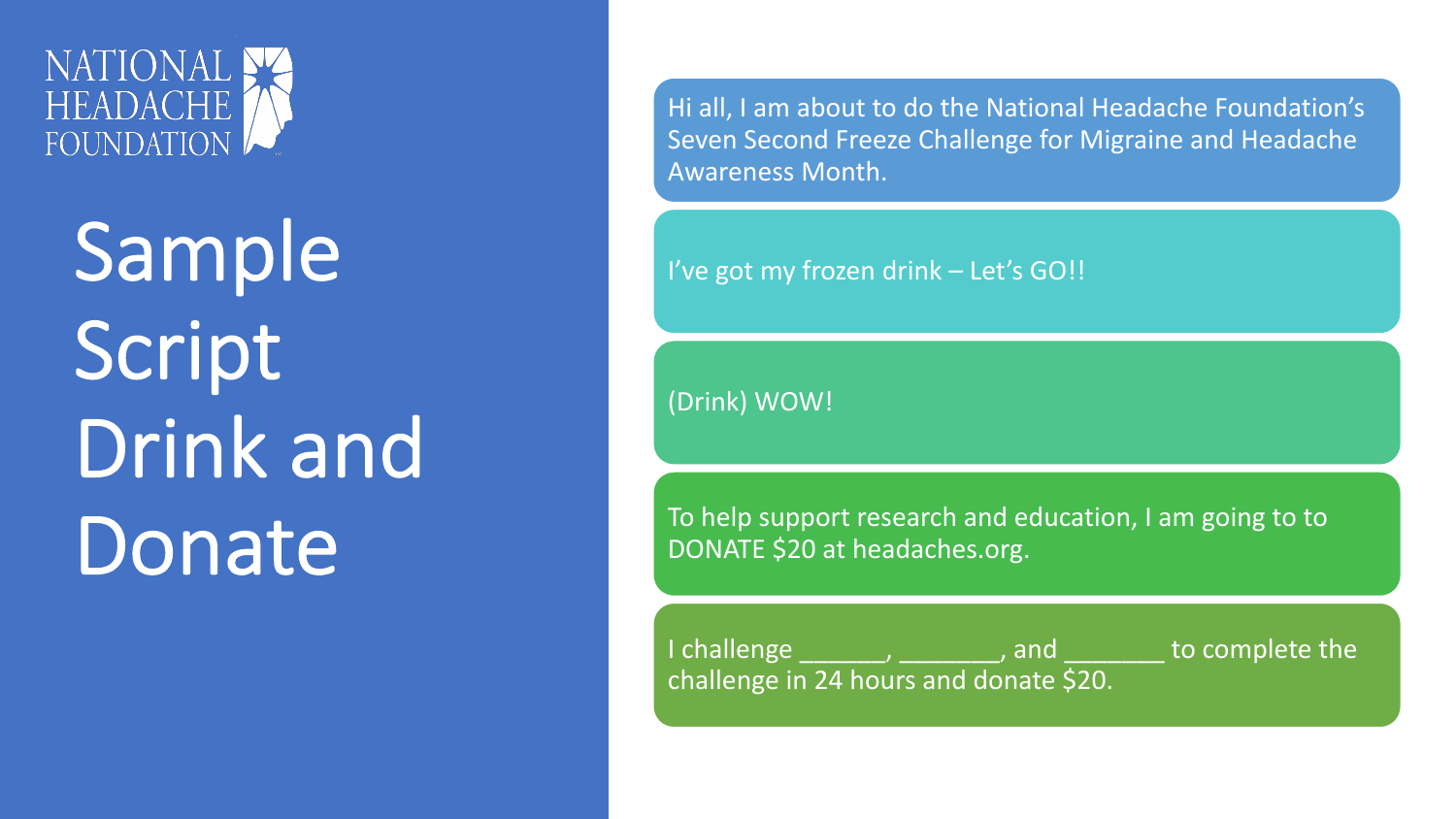

Sample Script Drink and Donate

I'm making this video because I was nominated by Tom Dabertin to complete the NHF's Seven Second Freeze Challenge.

The challenge is to give myself a brain freeze in an effort to raise money during National Migraine and Headache Awareness Month!

So, I've got my Slurpee, and here I go!

[Drink and count down with your free hand to seven]

Wow! Gee Whiz! Boy that sure was cold!

I challenge \_\_\_\_\_\_, \_\_\_\_\_\_\_, and \_\_\_

You have 24 hours to complete this challenge otherwise you must DONATE to headaches.org! Good luck!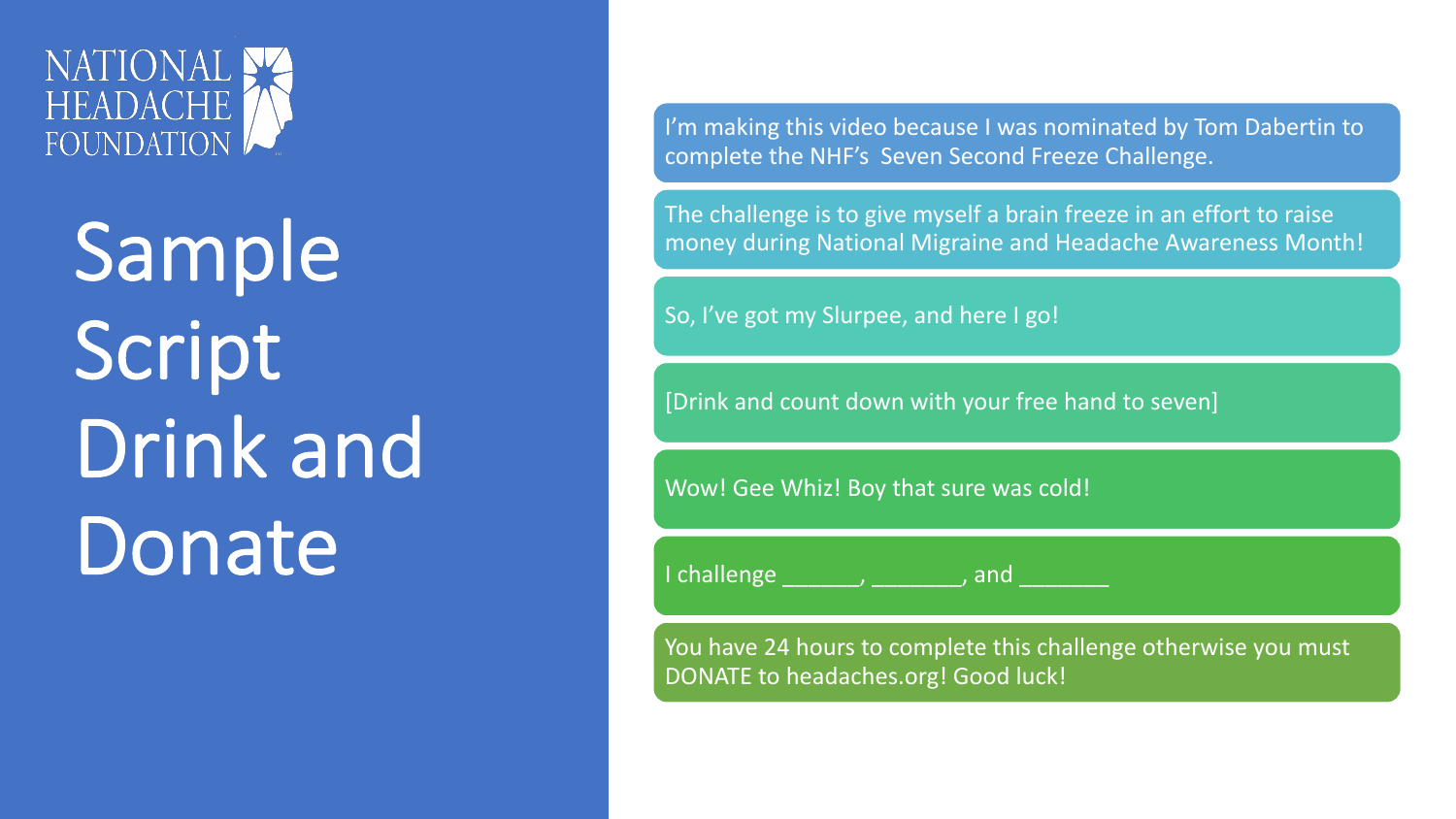## NATIONAL ><br>HEADACHE FOUNDATION

## Sample Script Donate

Hi. I have been challenged by a coworker/friend(name) to participate in the National Headache Foundation's Seven Second Freeze Challenge.

The purpose of the Challenge is to support for those with migraine and create awareness about the disease.

I have two choices. Take the challenge and drink or make a donation to the NHF.

I choose to donate and help support the more than 40 million Americans who have migraine or headache disorder.

Donating is easy. Text #Headaches to 61094 or go to Headaches.org

Now I would like to challenge three friends, and property and property  $\sim$ 

Guys drink and donate to help.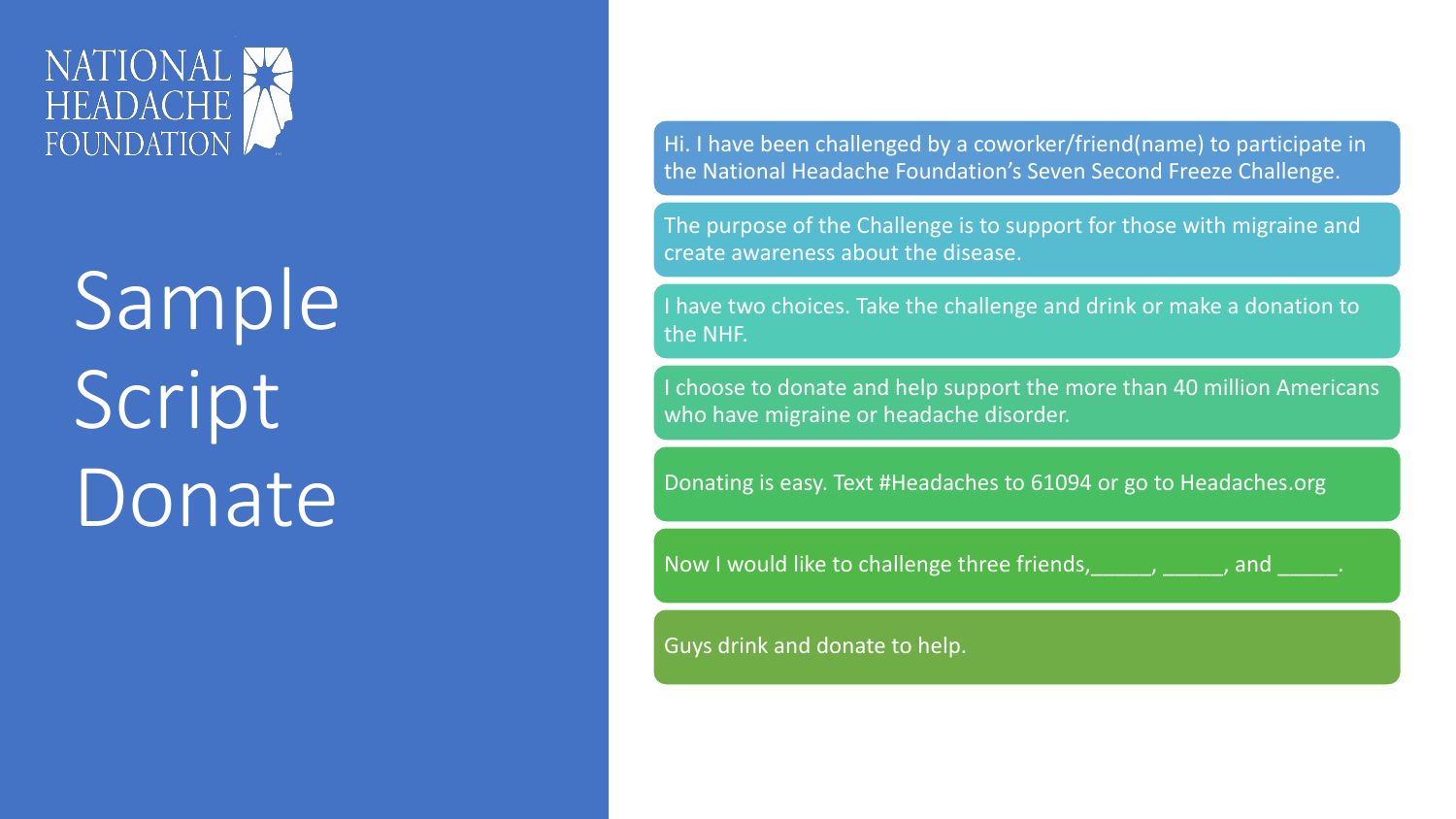**NATIONAL HEADACHE** FOUNDATION Sa mpl e Script Donating not Drin kin g

I was nominated to do the NHF's Seven Second Freeze Challenge

But I have chronic migraine, so I am not going to give myself brain freeze!

So, I am going to headaches.org to donate \$20 for migraine and headache research and education.

and DONATE!

I nominate the second term in the DRINK

Good luck!